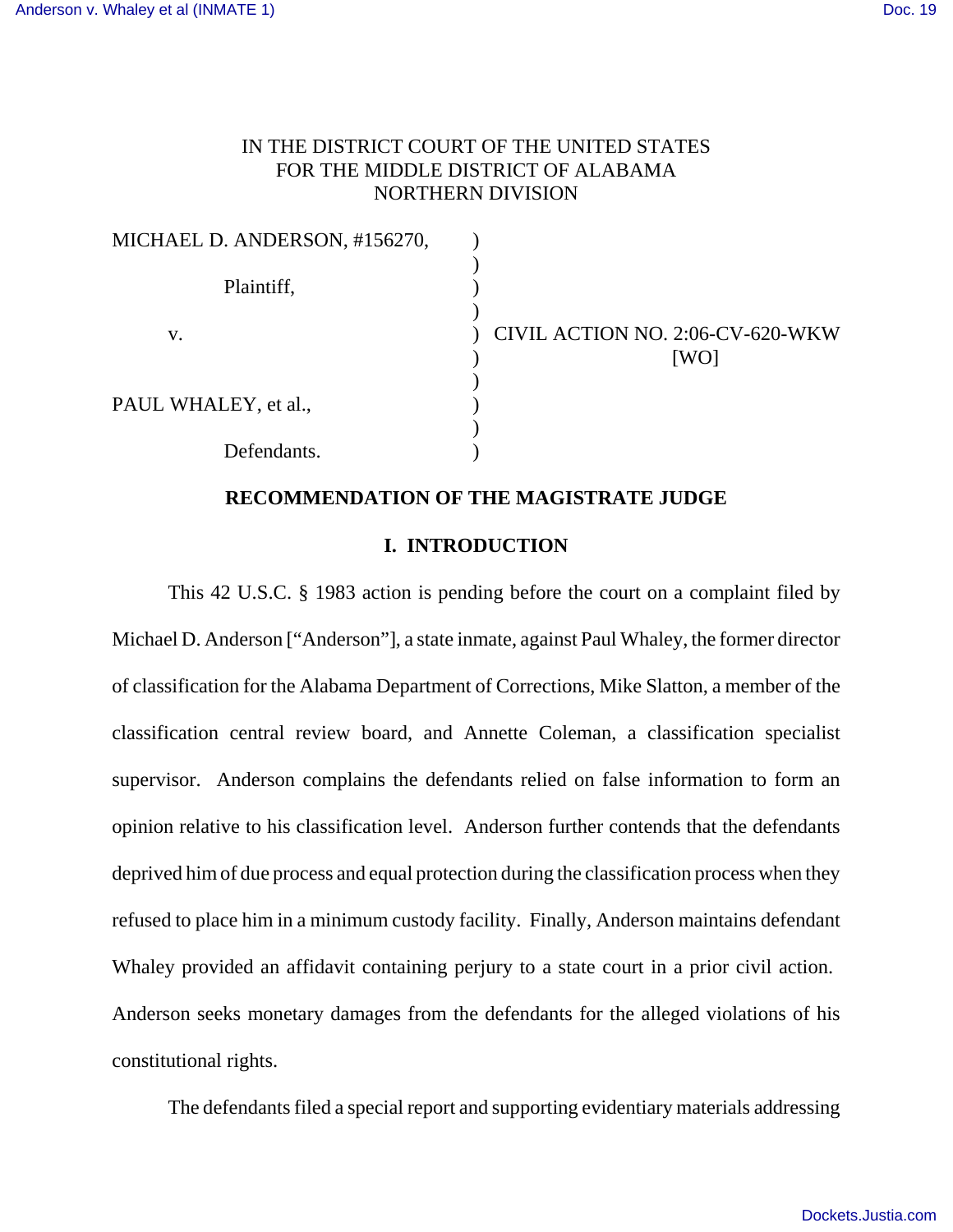each of Anderson's claims for relief. Pursuant to the orders entered herein, the court deems it appropriate to treat this report as a motion for summary judgment. *Order of August 30, 2006 - Court Doc. No. 10*. Thus, this case is now pending on the defendants' motion for summary judgment. Upon consideration of this motion, the evidentiary materials filed in support thereof and the plaintiff's response in opposition to the report, the court concludes that the defendants' motion for summary judgment is due to be granted.

## **II. STANDARD OF REVIEW**

"Summary judgment is appropriate 'if the pleadings, depositions, answers to interrogatories, and admissions on file, together with the affidavits, if any, show there is no genuine issue as to any material fact and that the moving party is entitled to judgment as a matter of law." *Greenberg v. BellSouth Telecomm., Inc.*, 498 F.3d 1258, 1263 (11<sup>th</sup> Cir. 2007) (per curiam) (citation to former rule omitted); Fed.R.Civ.P. Rule 56(c) (Summary judgment "should be rendered if the pleadings, the discovery and disclosure materials on file, and any affidavits show that there is no genuine issue as to any material fact and that the movant is entitled to judgment as a matter of law.").<sup>1</sup> The party moving for summary judgment "always bears the initial responsibility of informing the district court of the basis for its motion, and identifying those portions of the [record, including pleadings, discovery materials and affidavits], which it believes demonstrate the absence of a genuine issue of

<sup>&</sup>lt;sup>1</sup>Effective December 1, 2007, "[t]he language of Rule 56 [was] amended ... to make the rule[] more easily understood and to make style and terminology consistent throughout the rules. These changes ... are stylistic only." Fed.R.Civ.P. 56 Advisory Committee Notes. Thus, although Rule 56 underwent stylistic changes, its substance remains the same and, therefore, all cases citing the prior rule remain equally applicable to the current rule.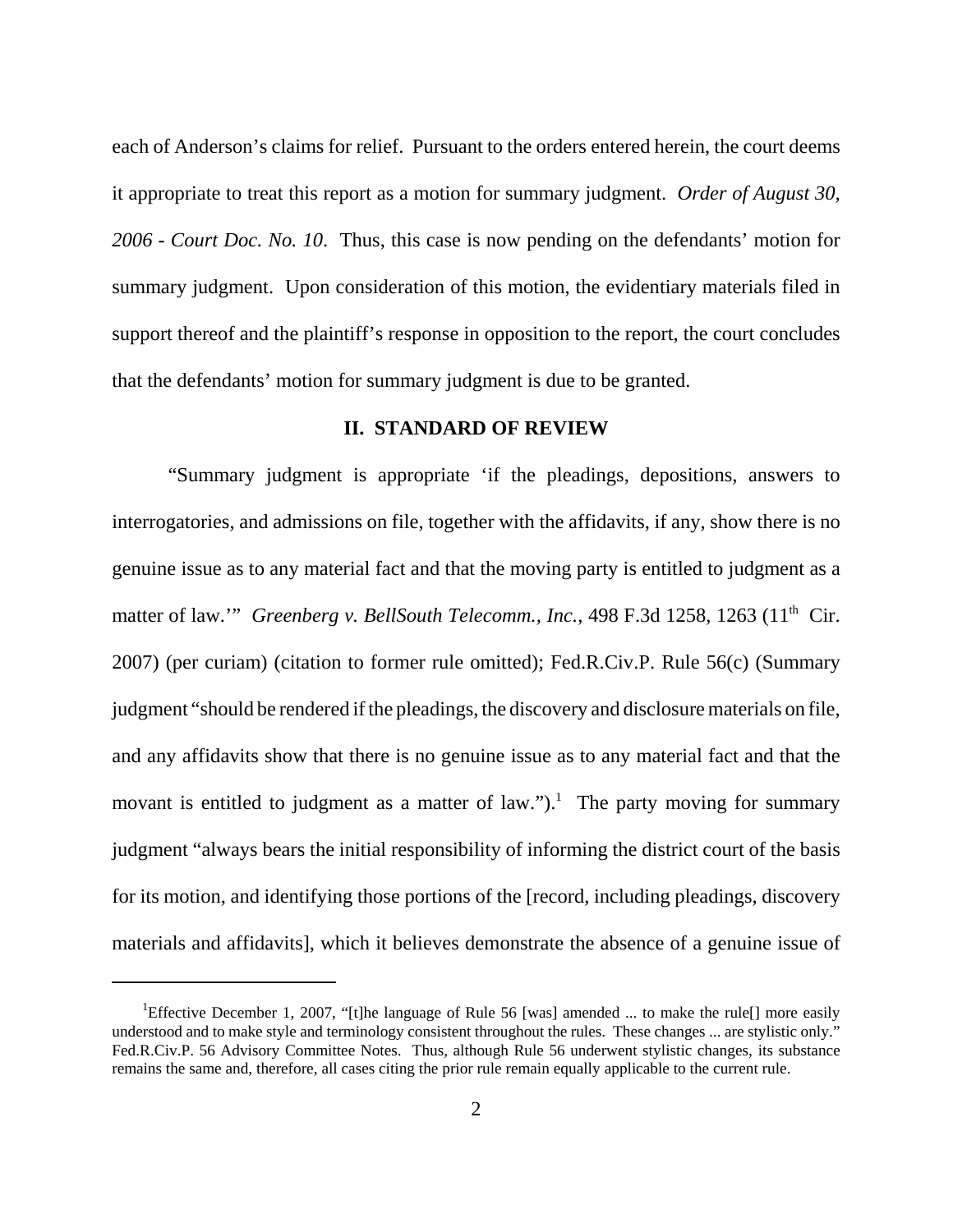material fact." *Celotex Corp. v. Catrett*, 477 U.S. 317, 323 (1986). The movant may meet this burden by presenting evidence indicating there is no dispute of material fact or by showing that the nonmoving party has failed to present evidence in support of some element of its case on which it bears the ultimate burden of proof. *Id.* at 322-324.

The defendants have met their evidentiary burden and demonstrated the absence of any genuine issue of material fact. Thus, the burden shifts to the plaintiff to establish, with appropriate evidence beyond the pleadings, that a genuine issue material to his case exists. *Clark v. Coats & Clark, Inc.*, 929 F.2d 604, 608 (11th Cir. 1991); *Celotex*, 477 U.S. at 324; Fed.R.Civ.P. 56(e)(2) ("When a motion for summary judgment is properly made and supported, an opposing party may not rely merely on allegations or denials in its own pleading; rather, its response must ... set out specific facts showing a genuine issue for trial."). A genuine issue of material fact exists when the nonmoving party produces evidence that would allow a reasonable fact-finder to return a verdict in its favor. *Greenberg*, 498 F.3d at 1263.

In civil actions filed by inmates, federal courts

must distinguish between evidence of disputed facts and disputed matters of professional judgment. In respect to the latter, our inferences must accord deference to the views of prison authorities. Unless a prisoner can point to sufficient evidence regarding such issues of judgment to allow him to prevail on the merits, he cannot prevail at the summary judgment stage.

*Beard v. Banks*, 548 U.S. 521, 530, 126 S.Ct. 2572, 2578, 165 L.Ed.2d 697 (2006) (internal citation omitted). Consequently, to survive the defendants' properly supported motion for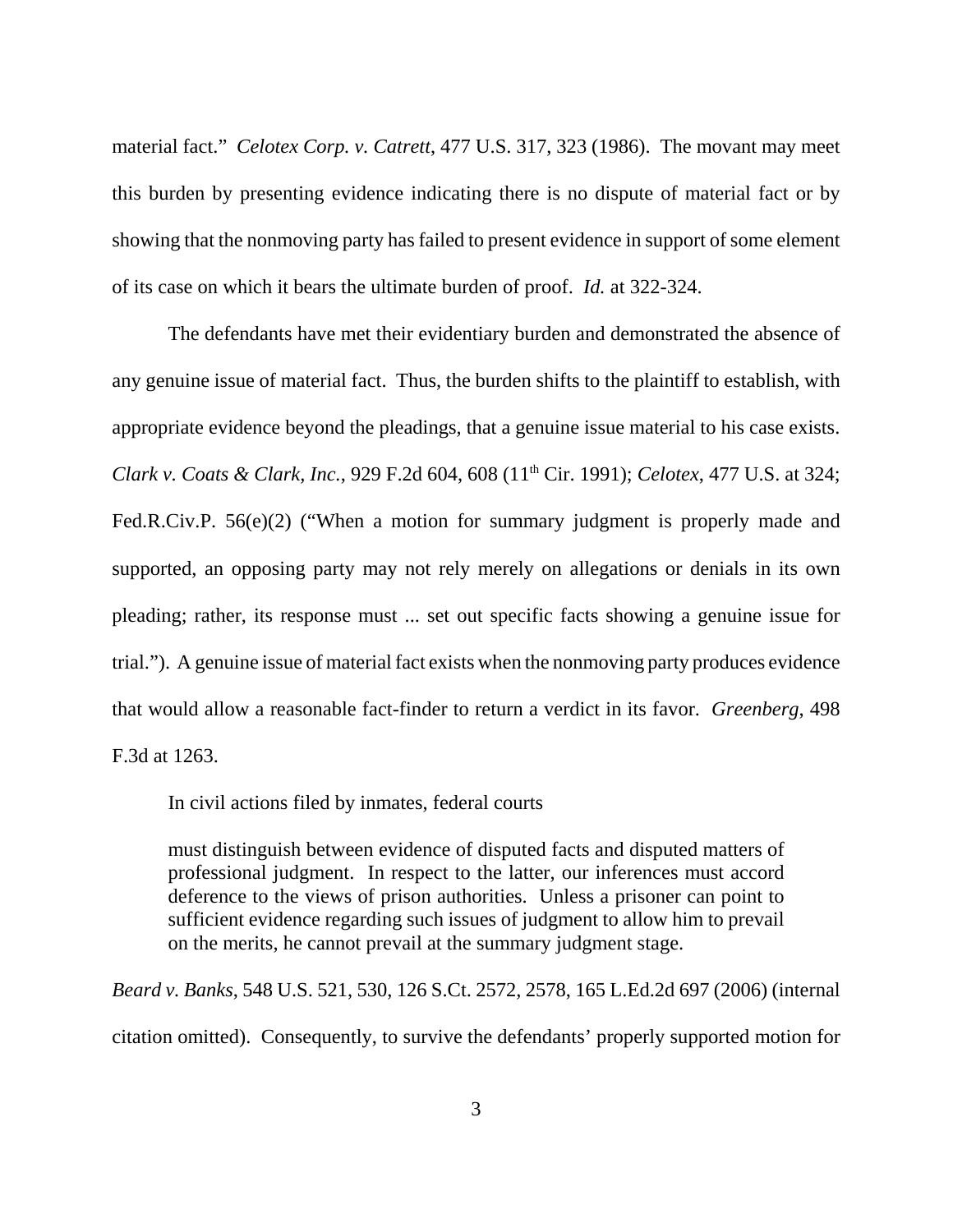summary judgment, Anderson is required to produce "sufficient [favorable] evidence" which would be admissible at trial supporting his claims of constitutional violations. *Anderson v. Liberty Lobby, Inc.*, 477 U.S. 242, 249 (1986); Rule 56(e)(1), *Federal Rules of Civil Procedure*. "If the evidence [on which the nonmoving party relies] is merely colorable ... or is not significantly probative ... summary judgment may be granted." *Id*. at 249-250. "A mere 'scintilla' of evidence supporting the opposing party's position will not suffice; there must be enough of a showing that the [trier of fact] could reasonably find for that party. *Anderson v. Liberty Lobby*, 477 U.S. 242, 106 S.Ct. 2505, 2512, 91 L.Ed.2d 202 (1986)." *Walker v. Darby*, 911 F.2d 1573, 1576-1577 (11<sup>th</sup> Cir. 1990). Conclusory allegations based on subjective beliefs are likewise insufficient to create a genuine issue of material fact and, therefore, do not suffice to oppose a motion for summary judgment. *Waddell v. Valley Forge Dental Associates, Inc.*, 276 F.3d 1275, 1279 (11th Cir. 2001); *Holifield v. Reno*, 115 F.3d 1555, 1564 n.6 (11<sup>th</sup> Cir. 1997) (plaintiff's "conclusory assertions ..., in the absence of [admissible] supporting evidence, are insufficient to withstand summary judgment."); *Harris v. Ostrout*, 65 F.3d 912, 916 (11<sup>th</sup> Cir. 1995) (grant of summary judgment appropriate where inmate produces nothing beyond "his own conclusory allegations" challenging actions of the defendants); *Fullman v. Graddick*, 739 F.2d 553, 557 (11<sup>th</sup> Cir. 1984) ("mere verification of party's own conclusory allegations is not sufficient to oppose summary judgment...."). Hence, when a plaintiff fails to set forth specific facts supported by requisite evidence sufficient to establish the existence of an element essential to his case and on which the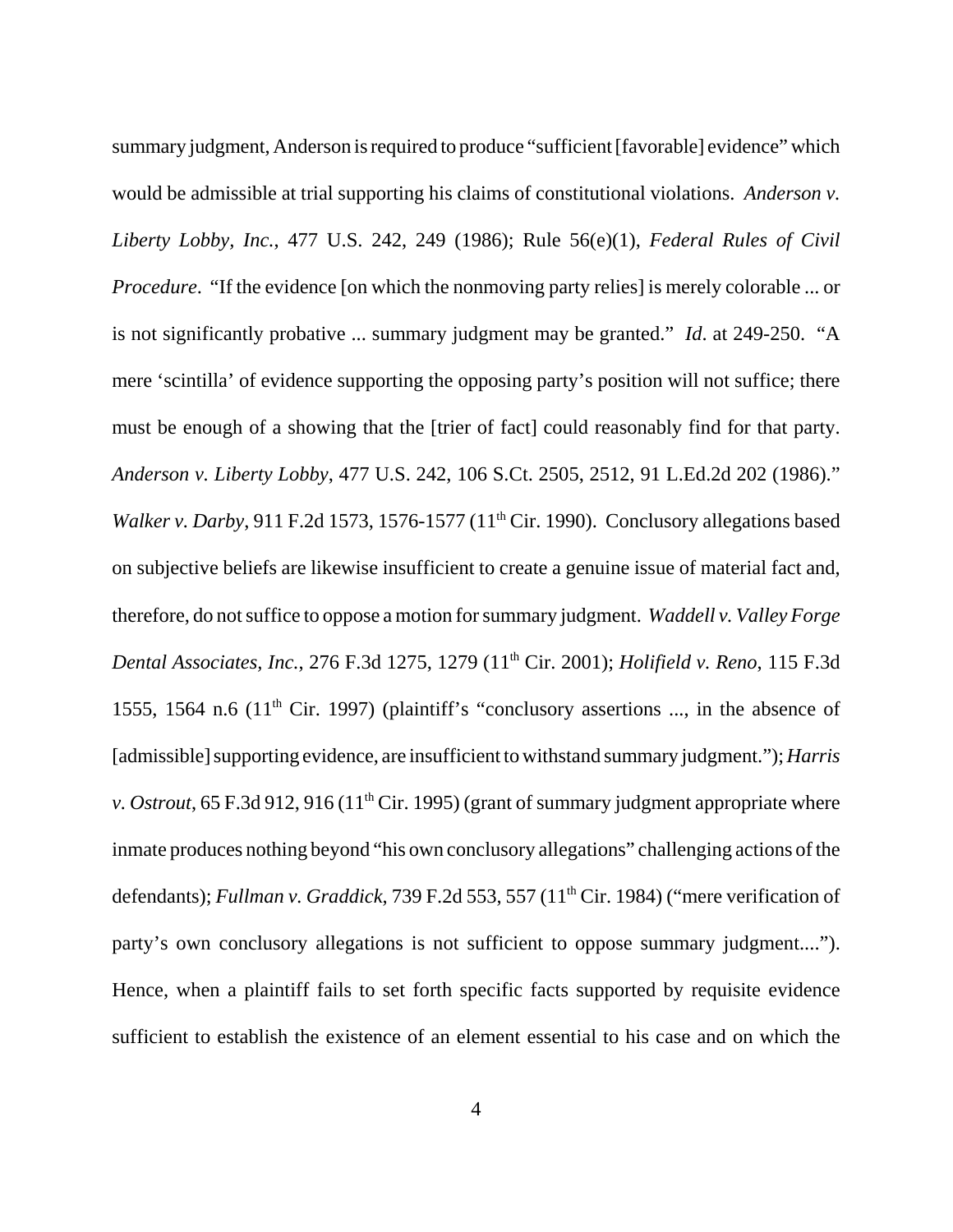plaintiff will bear the burden of proof at trial, summary judgment is due to be granted in favor of the moving party. *Celotex*, 477 U.S. at 322 ("[F]ailure of proof concerning an essential element of the nonmoving party's case necessarily renders all other facts immaterial."); *Barnes v. Southwest Forest Industries, Inc.*, 814 F.2d 607, 609 (11<sup>th</sup> Cir. 1987) (if on any part of the prima facie case the plaintiff presents insufficient evidence to require submission of the case to the trier of fact, granting of summary judgment is appropriate).

For summary judgment purposes, only disputes involving material facts are relevant. *United States v. One Piece of Real Property Located at 5800 SW 74th Avenue, Miami, Florida*, 363 F.3d 1099, 1101 (11<sup>th</sup> Cir. 2004). What is material is determined by the substantive law applicable to the case. *Anderson*, 477 U.S. at 248; *Lofton v. Secretary of the Department of Children and Family Services*, 358 F.3d 804, 809 (11<sup>th</sup> Cir. 2004) ("Only factual disputes that are material under the substantive law governing the case will preclude entry of summary judgment."). "The mere existence of some factual dispute will not defeat summary judgment unless that factual dispute is material to an issue affecting the outcome of the case." *McCormick v. City of Fort Lauderdale*, 333 F.3d 1234, 1243 (11th Cir. 2003) (citation omitted). To demonstrate a genuine issue of material fact, the party opposing summary judgment "must do more than simply show that there is some metaphysical doubt as to the material facts.... Where the record taken as a whole could not lead a rational trier of fact to find for the nonmoving party, there is no 'genuine issue for trial.'" *Matsushita Elec. Indus. Co. v. Zenith Radio Corp*., 475 U.S. 574, 587 (1986). In cases where the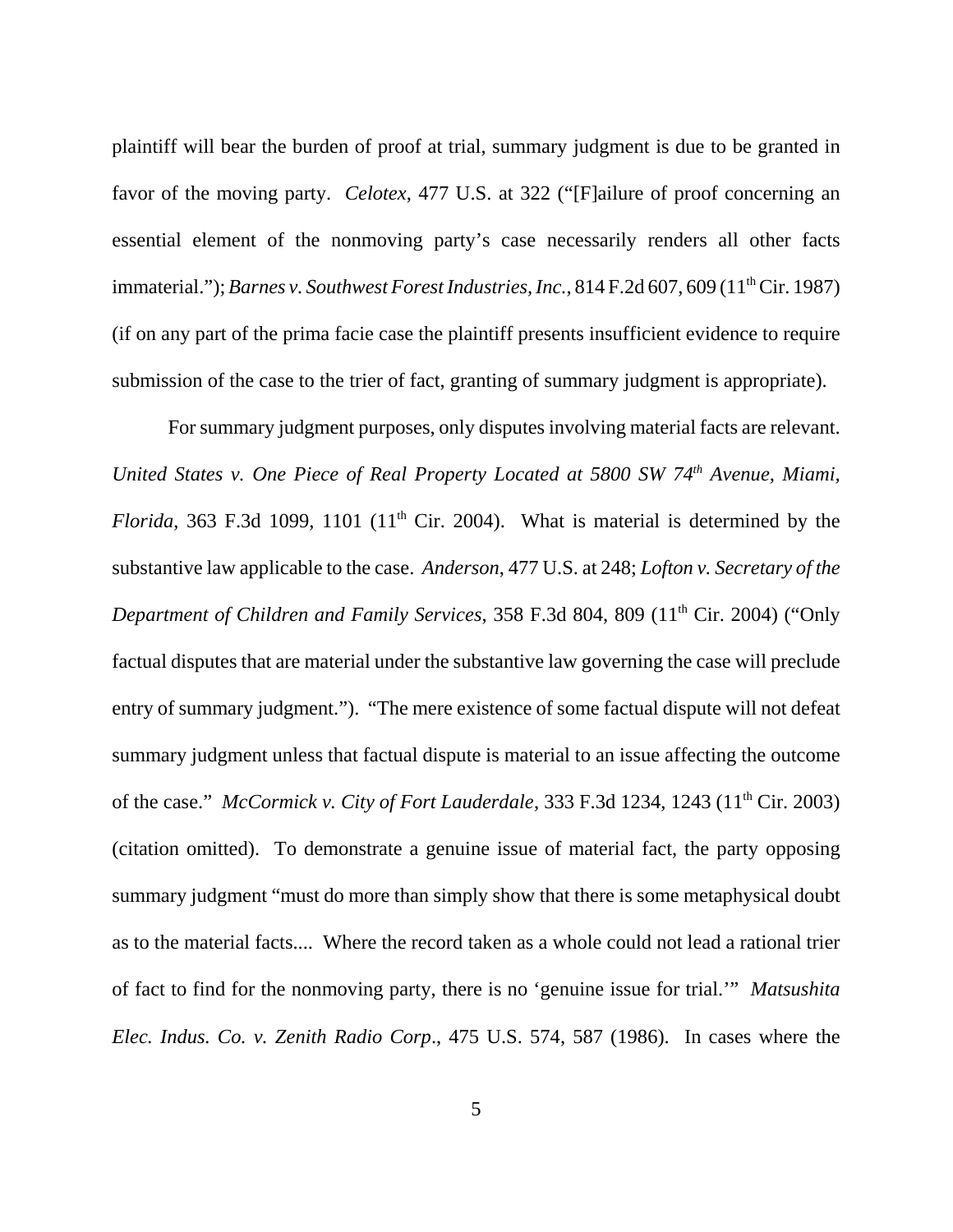evidence before the court which is admissible on its face or which can be reduced to admissible form indicates that there is no genuine issue of material fact and that the party moving for summary judgment is entitled to it as a matter of law, summary judgment is proper. *Celotex*, 477 U.S. at 323-324 (summary judgment appropriate where pleadings, evidentiary materials and affidavits before the court show there is no genuine issue as to a requisite material fact); *Waddell*, 276 F.3d at 1279 (to establish a genuine issue of material fact, the nonmoving party must produce evidence such that a reasonable trier of fact could return a verdict in his favor).

Although factual inferences must be viewed in a light most favorable to the nonmoving party and *pro se* complaints are entitled to liberal interpretation by the courts, a *pro se* litigant does not escape the burden of establishing by sufficient evidence a genuine issue of material fact. *Beard*, 548 U.S. at 525, 126 S.Ct. at 2576; *Brown v. Crawford*, 906 F.2d 667, 670 (11th Cir. 1990). Thus, the plaintiff's *pro se* status alone does not mandate this court's disregard of elementary principles of production and proof in a civil case. In this case, Anderson fails to demonstrate a requisite genuine issue of material fact in order to preclude summary judgment. *Matsushita*, *supra*.

#### **III. DISCUSSION**

## **A. Eleventh Amendment Immunity**

With respect to any claims Anderson lodges against defendants Whaley, Slatton and Coleman in their official capacities, they are entitled to absolute immunity from monetary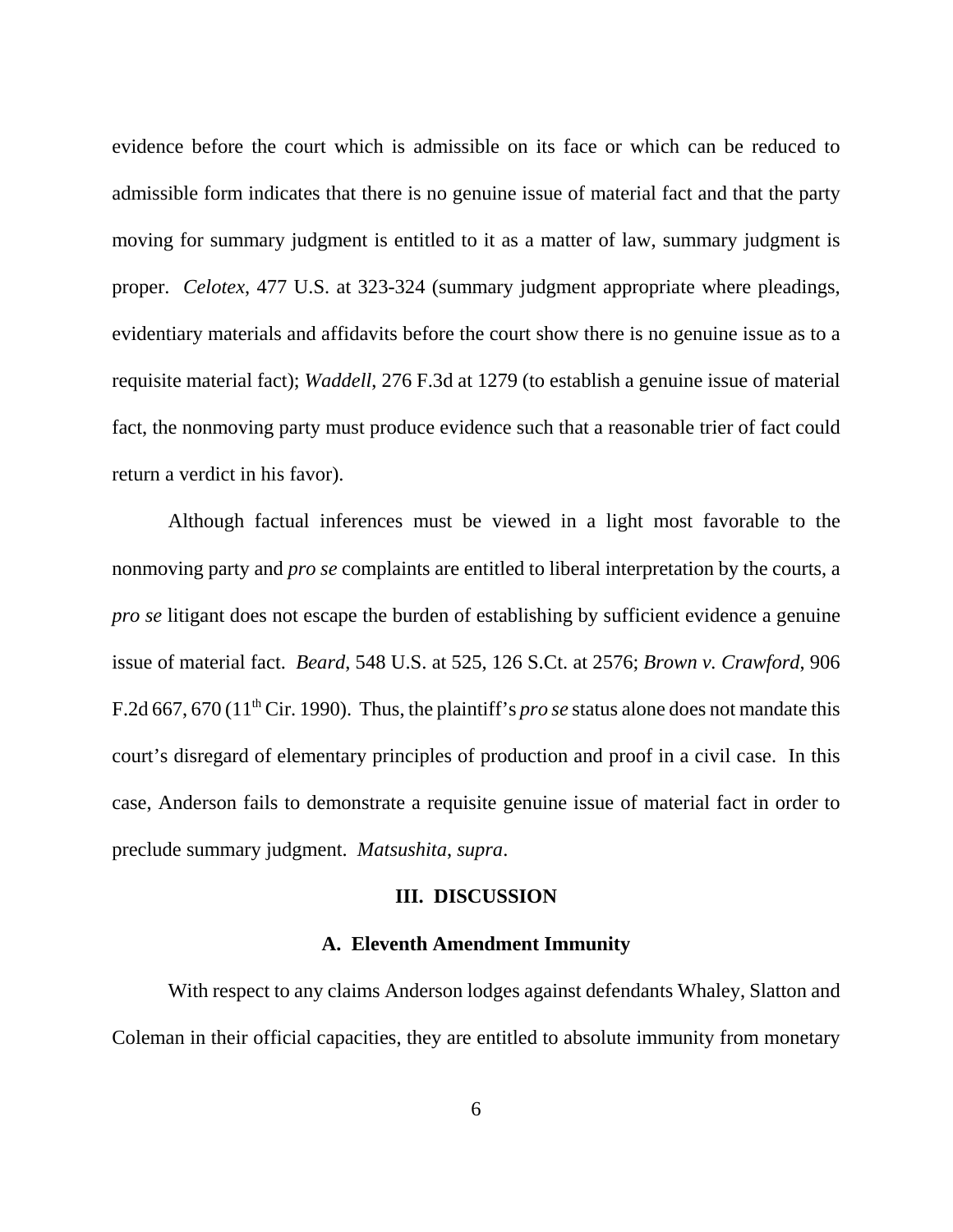damages. Official capacity lawsuits are "in all respects other than name, ... treated as a suit against the entity." *Kentucky v. Graham*, 473 U. S. 159, 166 (1985). "A state official may not be sued in his [or her] official capacity unless the state has waived its Eleventh Amendment immunity, *see Pennhurst State School & Hospital v. Halderman*, 465 U.S. 89, 100, 104 S.Ct. 900, 908, 79 L.Ed.2d 67 (1984), or Congress has abrogated the state's immunity, *see Seminole Tribe v. Florida*, [517 U.S. 44, 59], 116 S.Ct. 1114, 1125, 134 L.Ed.2d 252 (1996). Alabama has not waived its Eleventh Amendment immunity, *see Carr v. City of Florence*, 916 F.2d 1521, 1525  $(11<sup>th</sup> Cir. 1990)$  (citations omitted), and Congress has not abrogated Alabama's immunity. Therefore, Alabama state officials are immune from claims brought against them in their official capacities." *Lancaster v. Monroe County*, 116 F.3d 1419, 1429 (11<sup>th</sup> Cir. 1997).

In light of the foregoing, it is clear that the defendants are state actors entitled to sovereign immunity under the Eleventh Amendment for claims seeking monetary damages from them in their official capacities. *Lancaster*, 116 F.3d at 1429; *Jackson v. Georgia Department of Transportation*, 16 F.3d 1573, 1575 (11<sup>th</sup> Cir. 1994). Thus, the defendants are entitled to absolute immunity from those claims for monetary relief presented against them in their official capacities. *Parker v. Williams*, 862 F.2d 1471 (11<sup>th</sup> Cir. 1989).

### **B. False Information**

Anderson is currently incarcerated on a sentence of life imprisonment for murder. Anderson asserts the defendants relied on false information contained in his pre-sentence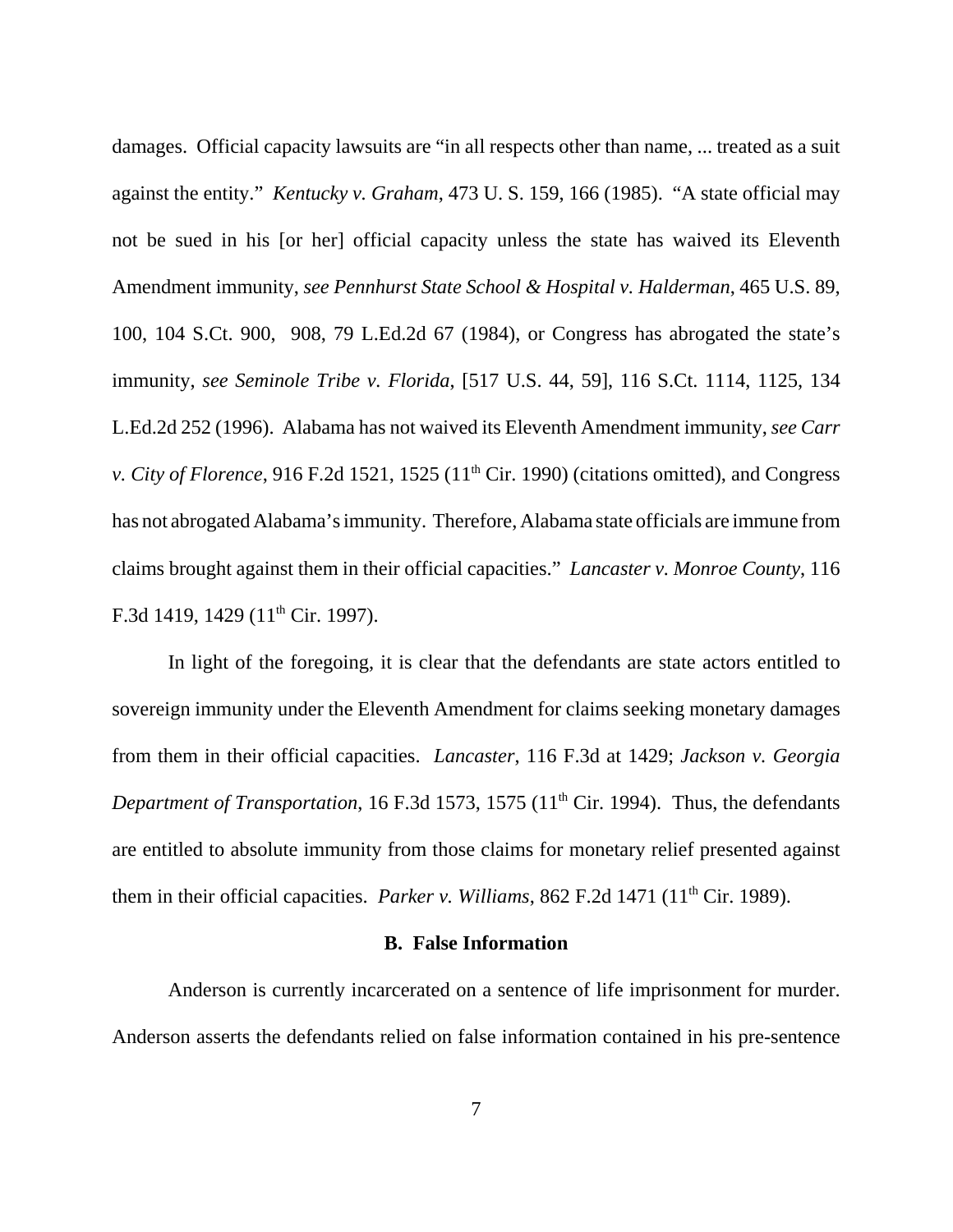report to characterize him as a societal predator and deem him an inappropriate candidate for placement in a less restrictive custody classification. *Plaintiff's Complaint - Court Doc. No. 1* at 6-7. The pre-sentence report shows Anderson has prior convictions for third degree assault (Assault III), third degree robbery (Robbery III) and theft of property first degree (Theft I). This report also indicates several arrests for other offenses which did not result in convictions including, but not limited to, disorderly conduct, reckless driving, third degree assault, possession of a sawed-off shotgun and second degree assault. The defendants acknowledge reliance on the information contained in the pre-sentence report during the classification process. However, they do not admit the information actually utilized in the decision-making process is false and deny any knowing reliance on false information when making the challenged decisions.

In *Monroe v. Thigpen*, 932 F.2d 1437 (11<sup>th</sup> Cir. 1991), the Court held that reliance on *admittedly false information* to deny a prisoner consideration for parole was arbitrary and capricious treatment violative of the Constitution. The appellate court carefully distinguished the *Monroe* holding from its prior decision in *Slocum v. Georgia State Bd. of Pardons and Paroles*, 678 F.2d 940 (11<sup>th</sup> Cir.), *cert. denied*, 459 U.S. 1043 (1982).

> Our holding today does not conflict with our earlier holding in *Slocum*, *supra*. In *Slocum*, the plaintiff, who had been denied parole, made the conclusory allegation that the Board must have relied upon erroneous information because otherwise the Board would surely have granted him parole. *Slocum*, 678 F.2d at 941. The plaintiff then sought to assert a due process right to examine his prison file for the alleged errors. Unlike the instant case, in *Slocum* the state did not admit that it had relied upon false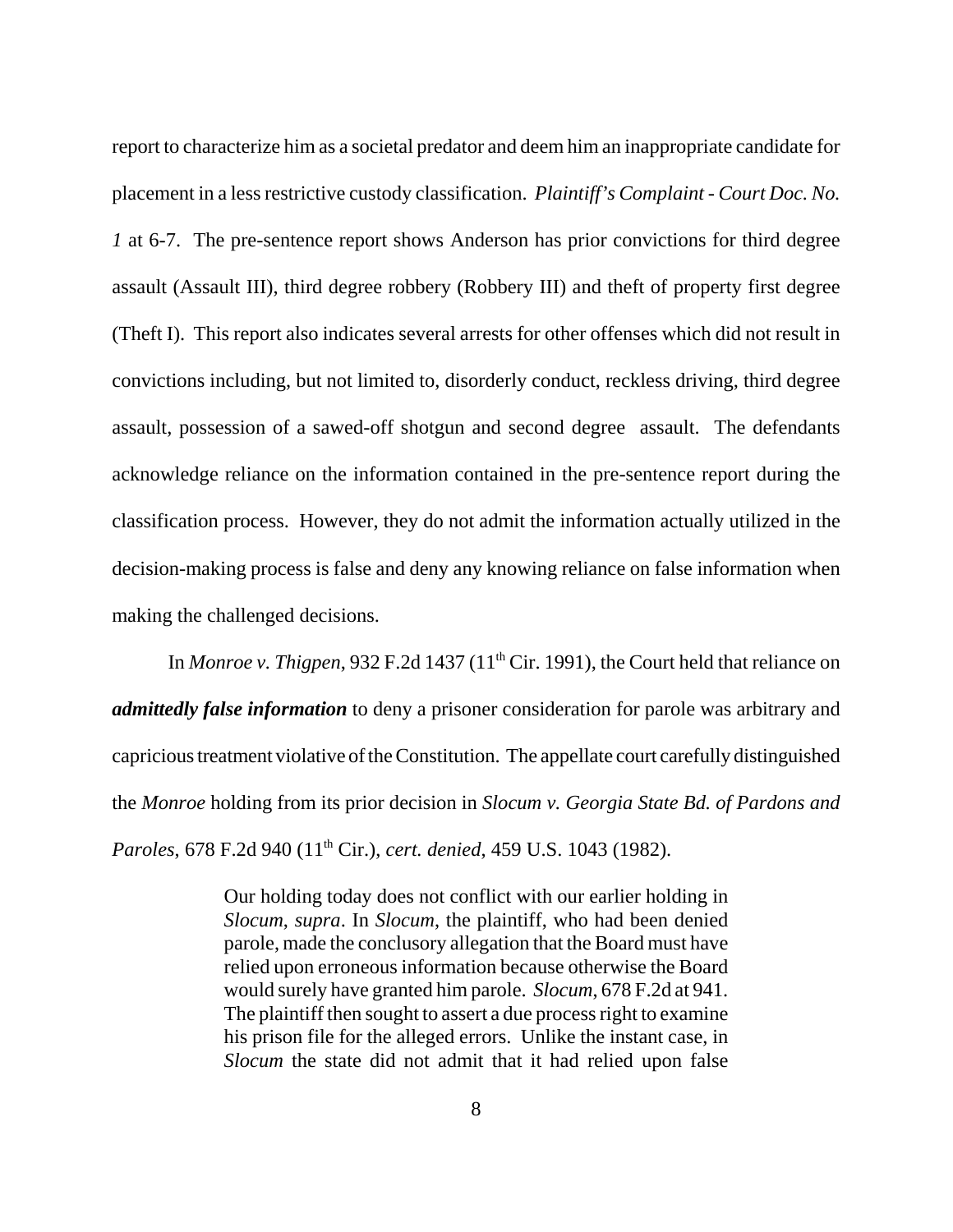information in denying parole nor did the plaintiff present any evidence that his prison file even contained any false prisonens do not state a due the due process contained by merely asserting that erroneous information may have been used during their parole consideration. *Id.* at 942. We also determined that prisoners do not have a due process right to examine their prison files as part of a general fishing expedition in search of false information that could possibly exist in their files. *Id*. In the case at bar, we are confronted with prison authorities who admit that information contained in Monroe's files is false and that they relied upon such information, at least in part, to deny Monroe parole and to classify him as a sex offender. As we stated, the parole statute does not authorize state officials to rely on knowingly false information in their determinations. *Thomas [v. Sellers]*, 691 F.2d [487] at 489  $[(11<sup>th</sup> Cir. 1982)].$ 

*Monroe*, 932 F.3d at 1442.

*Slocum* controls the disposition of the instant case. The defendants maintain the information they relied on during the classification process is correct and that any reliance on this information therefore did not violate the plaintiff's constitutional rights. Specifically, there is no admission by any defendant that the information utilized in denying Anderson a lower custody classification is false, incorrect or erroneous. *Defendants' Exhibit 1 (Affidavit of Paul Whaley) - Court Doc. No. 9-2* at 1-2 ("I have never willingly or knowingly used any information I knew to be false to make any decision regarding the classification of any inmate at any time."); *Defendants' Exhibit 3 (Affidavit of Annette Coleman - Court Doc. No. 9-4* ("The information utilized for determination of placement for inmate Anderson was contained in his Central records file, specifically the Pre-Sentence Investigation completed by Pardon & Parole. Inmate Anderson's placement was based upon his overall criminal history."). Additionally, defendant Coleman does not dispute Anderson's assertion that his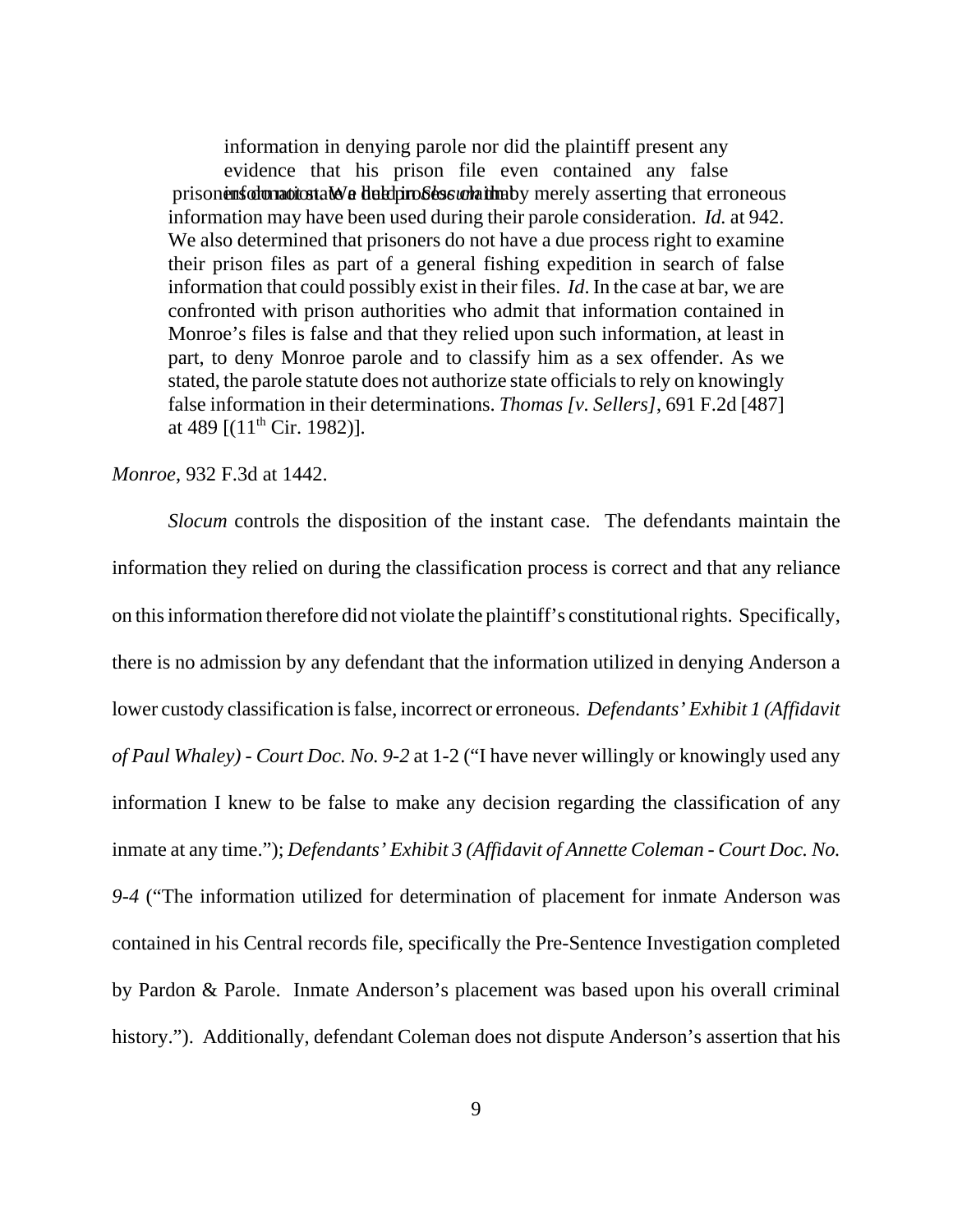criminal history contains references to offenses for which he was not convicted. *Id*. ("Also noted in his criminal history with no convictions are Disorderly Conduct, Assault III, Possession of a Sawed off Shot Gun, and Assault II."). Notwithstanding this concession, Coleman does not admit these offenses reflect false or inaccurate representations of Anderson's criminal history.

Anderson has failed to come forward with any evidence that the defendants knowingly used false information during the classification process. Moreover, Anderson's conclusory assertion regarding false information does nothing more than raise the possibility that information in his records may be false, and this mere possibility fails to provide a basis for relief. *Monroe*, 932 F.2d at 1142; *Jones v. Ray*, 279 F.3d 944 (11th Cir. 2001) ("[P]risoners cannot make a conclusory allegation regarding the use of [false] information as the basis of a due process claim.").

The record in this case establishes that the defendants did not rely on *admittedly* false information in their decisions regarding Anderson's custody classification. Consequently, the plaintiff is entitled to no relief as a matter of law and summary judgment is due to be granted in favor of the defendants on his false information claim.

## **C. The Equal Protection Claim**s

Anderson identifies himself "as a African American Black man." *Plaintiff's Complaint - Court Doc. No. 1* at 4. Anderson asserts defendant Slatton denied his request for transfer to a less restrictive prison facility based on his race. *Plaintiff's Complaint Court*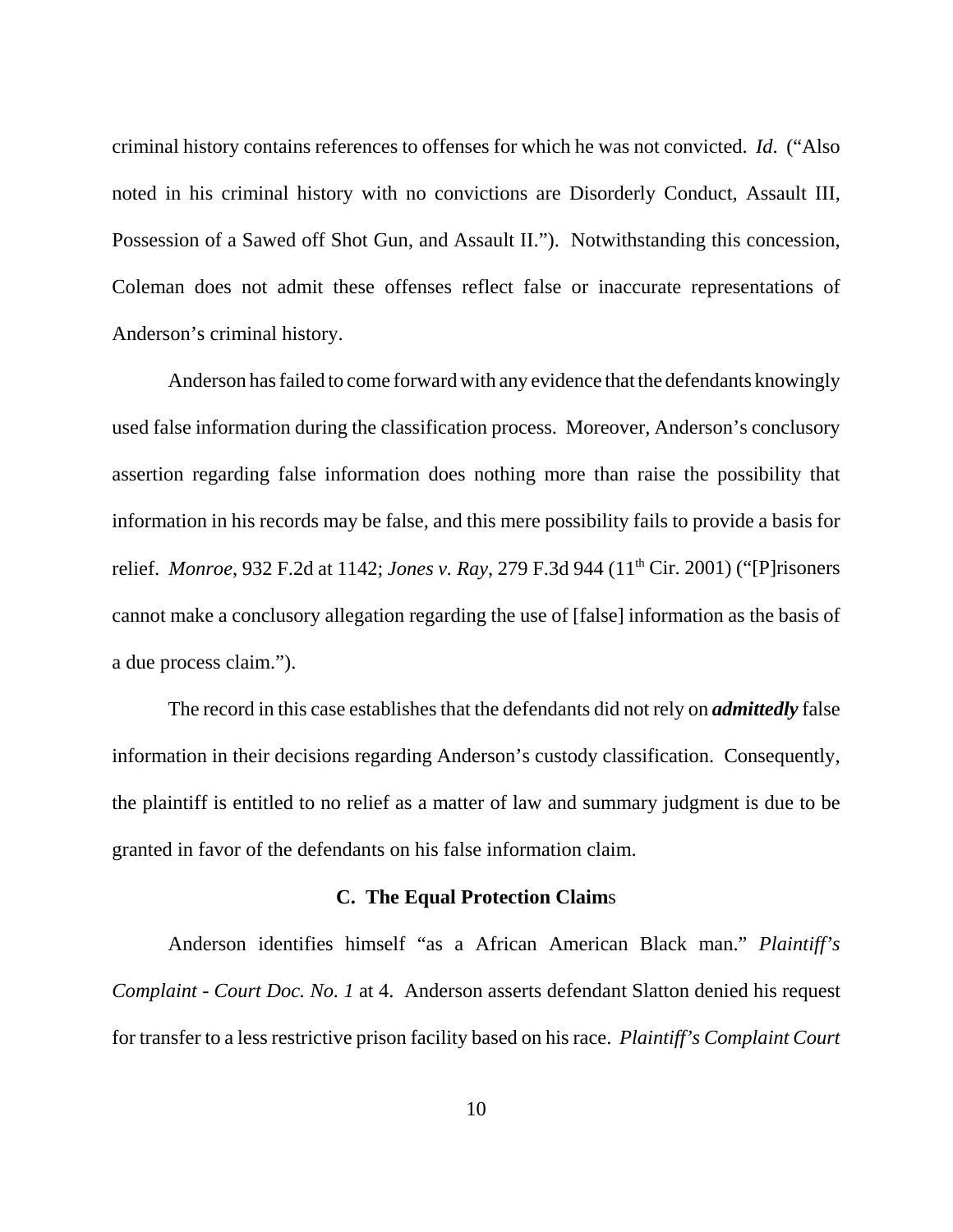*Doc. No. 1* at 2. In support of this assertion, Anderson alleges Slatton made "a racial comment" on the December 14, 2005 classification review form denying Anderson placement at an honor camp or work release center.<sup>2</sup> *Id*. Anderson further complains defendant Whaley's characterization of him as "a predator ... is racist and prejudicial." *Id*. at 8. Slatton and Whaley deny the allegations set forth by Anderson and maintain race played no role in their decisions regarding Anderson's classification level. Specifically, Slatton argues he did not make any racially insensitive remarks on the progress review form; rather, Slatton states he merely "noted on the ... form that [Anderson] had a long criminal history that included instances of violence and that [Anderson] finally killed a victim." *Defendants' Exhibit 2 (Affidavit of Mike Slatton) - Court Doc. No. 9-3*. A thorough review of the progress review form filed by the plaintiff corroborates Slatton's version of his remarks and refutes the conclusory allegation made by Anderson, i.e., the form is devoid of any racial comment by Slatton. *See Plaintiff's Exhibit 1- Court Doc. No. 1-2*. Whaley likewise denies he "used [Anderson's] race against him.... For the purpose of classification, it matters not to me [the race of] the offender...." *Defendants' Exhibit 1 (Affidavit of Paul Whaley) - Court Doc. No. 9-2 at 2.* Whaley argues he classified Anderson based on his current and previous convictions which included a "documented history of aggressive behavior." *Id*.

In order to establish a claim cognizable under the Equal Protection Clause, "a prisoner

<sup>&</sup>lt;sup>2</sup>The plaintiff submits the progress review form as Exhibit 1 to his complaint (Court Doc. No. 1-2).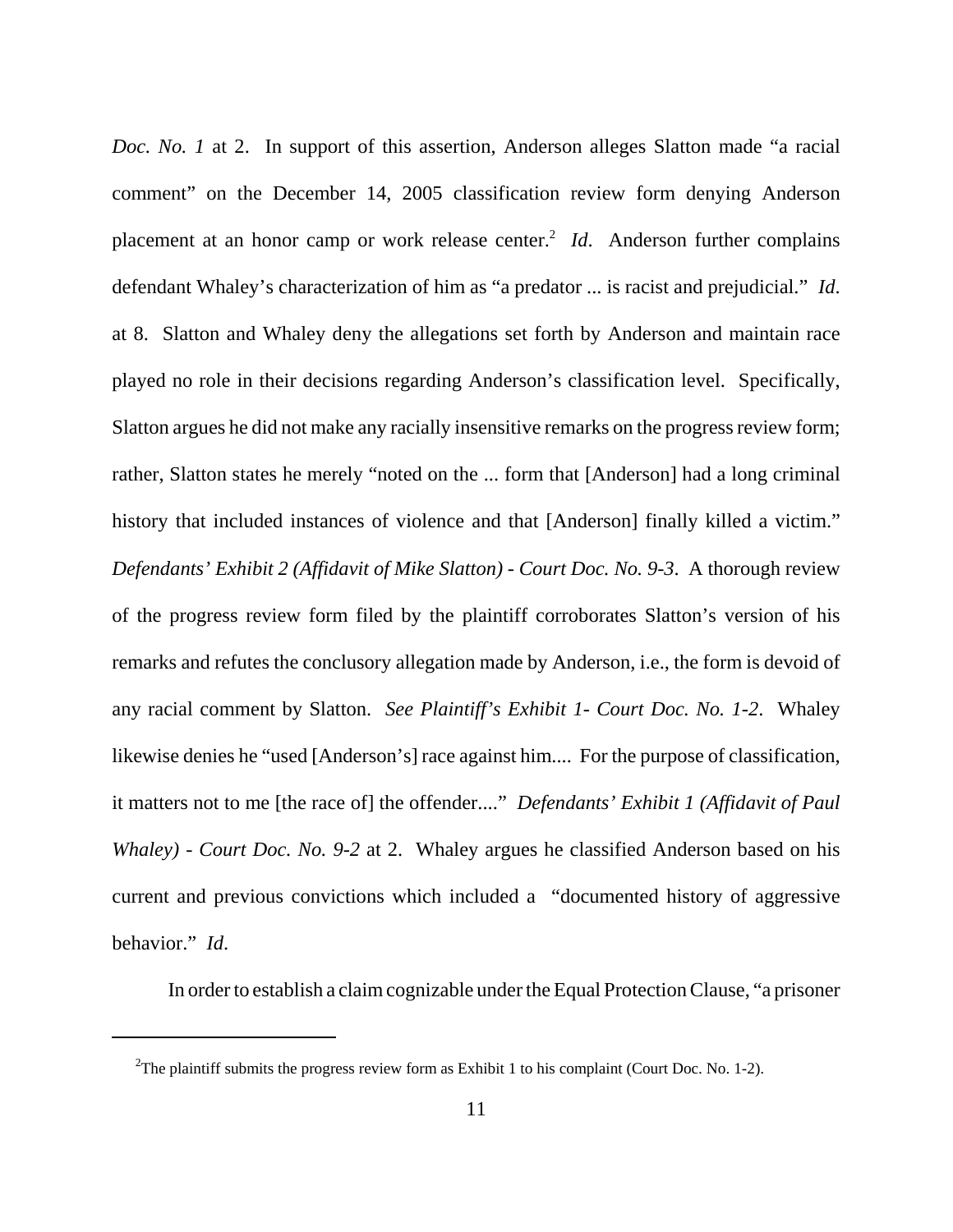must [at a minimum] demonstrate that (1) he is similarly situated to other prisoners who received more favorable treatment; and (2) the state engaged in invidious discrimination against him based on race, religion, national origin, or some other constitutionally protected basis. *Jones v. Ray*, 279 F.3d 944, 946-47 (11th Cir. 2001); *Damiano v. Florida Parole and Prob. Comm'n, 785 F.2d 929, 932-33 (11<sup>th</sup> Cir. 1986)." Sweet v. Secretary, Dept. of Corrections*, 467 F.3d 1311, 1318-1319 (11<sup>th</sup> Cir. 2006). "[O]fficial action will not be held unconstitutional solely because it results in a ... disproportionate impact.... Proof of ... discriminatory intent or purpose is required to show a violation of the Equal Protection Clause." *Village of Arlington Heights v. Metropolitan Housing Development Corp.*, 429 U.S. 252, 264-265 (1977). "'Discriminatory purpose' ... implies more than intent as volition or intent as awareness of consequences. It implies that the decision maker ... selected ... a particular course of action at least in part 'because of,' not merely 'in spite of,' its adverse effects upon an identifiable group." *Personnel Administrator of Massachusetts v. Feeney*, 442 U.S. 256, 279 (1979) (footnote and citation omitted); *see also Hernandez v. New York*, 500 U.S. 352, 359 (1991). Evidence which merely indicates disparity of treatment or even arbitrary administration of state powers, rather than instances of purposeful or invidious discrimination, is insufficient to show discriminatory intent. *McKleskey v. Kemp,* 481 U.S. 279, 292, 107 S.Ct. 1756, 95 L.Ed.2d 262 (1987).

Since this case is before the court on a properly supported motion for summary judgment from the defendants, Anderson bears the burden of producing evidence which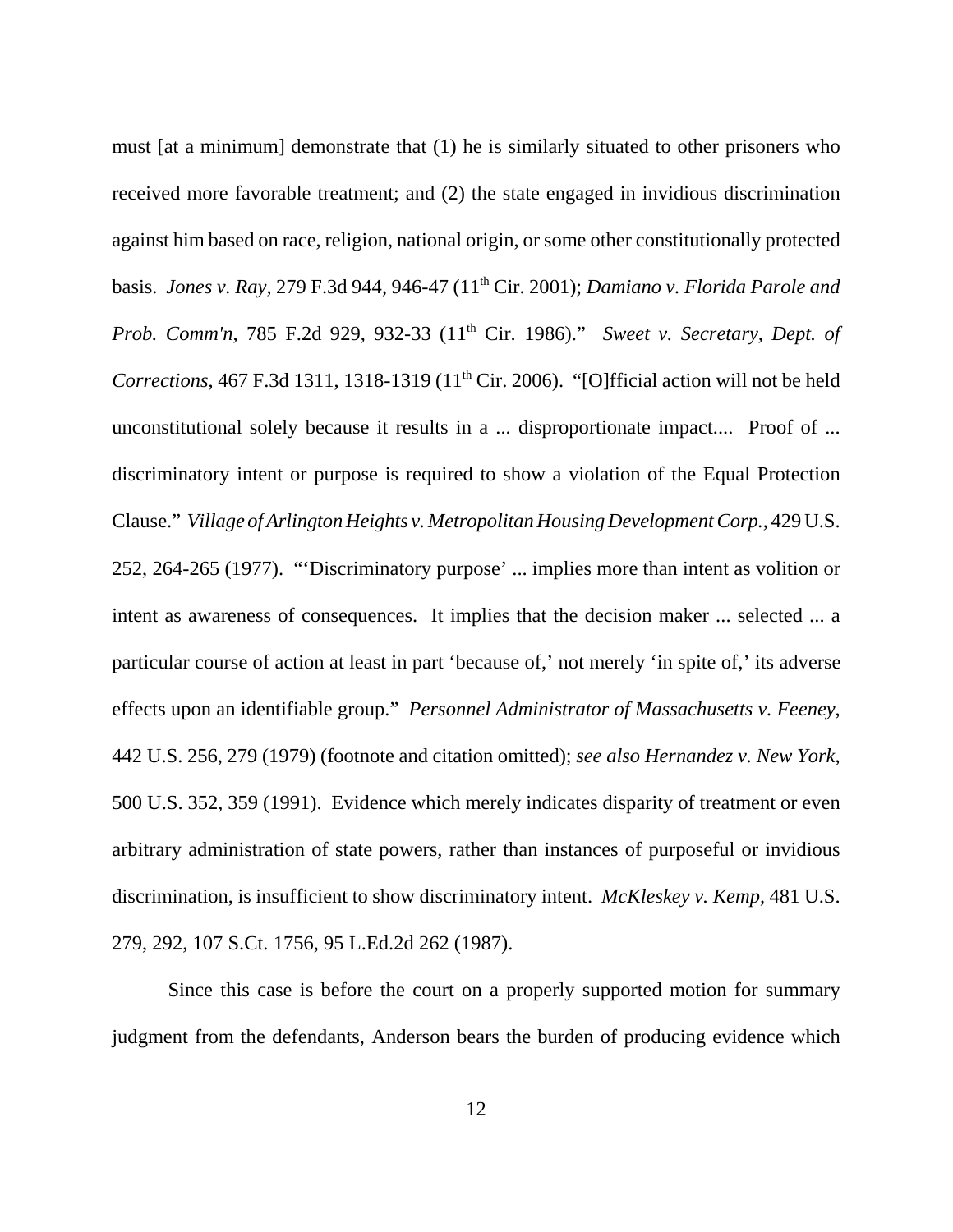would be admissible at trial sufficient to show that the actions of the defendants resulted from intentional discrimination. *Celotex*, 477 U.S. at 322-324; *Waddell*, 276 F.3d at 1279. The plaintiff cannot rest on conclusory allegations of a constitutional violation to defeat summary judgment nor is "[t]he mere existence of a scintilla of evidence in support of [his] position" sufficient to avoid summary judgment. *Anderson v. Liberty Lobby*, 477 U.S. at 252. Instead, the law is clear that the plaintiff must present significant probative evidence to preclude summary judgment in favor of the defendants. *Id*. at 249.

Anderson fails to identify any similarly situated inmate who received more favorable treatment from the defendants. Thus, Anderson's "equal protection claim necessarily fails first because he has not shown that he was treated differently from other, similarly situated prisoners." *Sweet*, 467 F.3d at 1319. In addition, it is clear from the evidentiary materials properly before the court that the defendants based their classification decisions on the plaintiff's criminal history. Consequently, Anderson likewise fails to demonstrate the defendants acted with invidious discrimination. *Id*. Anderson has therefore not been denied equal protection of the law with respect to the challenged classification decisions and the defendants are entitled to summary judgment on these claims.

### **D. Custody Classification**

To the extent Anderson maintains he is entitled to placement in a lower custody classification because he meets the eligibility criteria for such classification, he is entitled to no relief as an inmate confined in the Alabama prison system has no constitutionally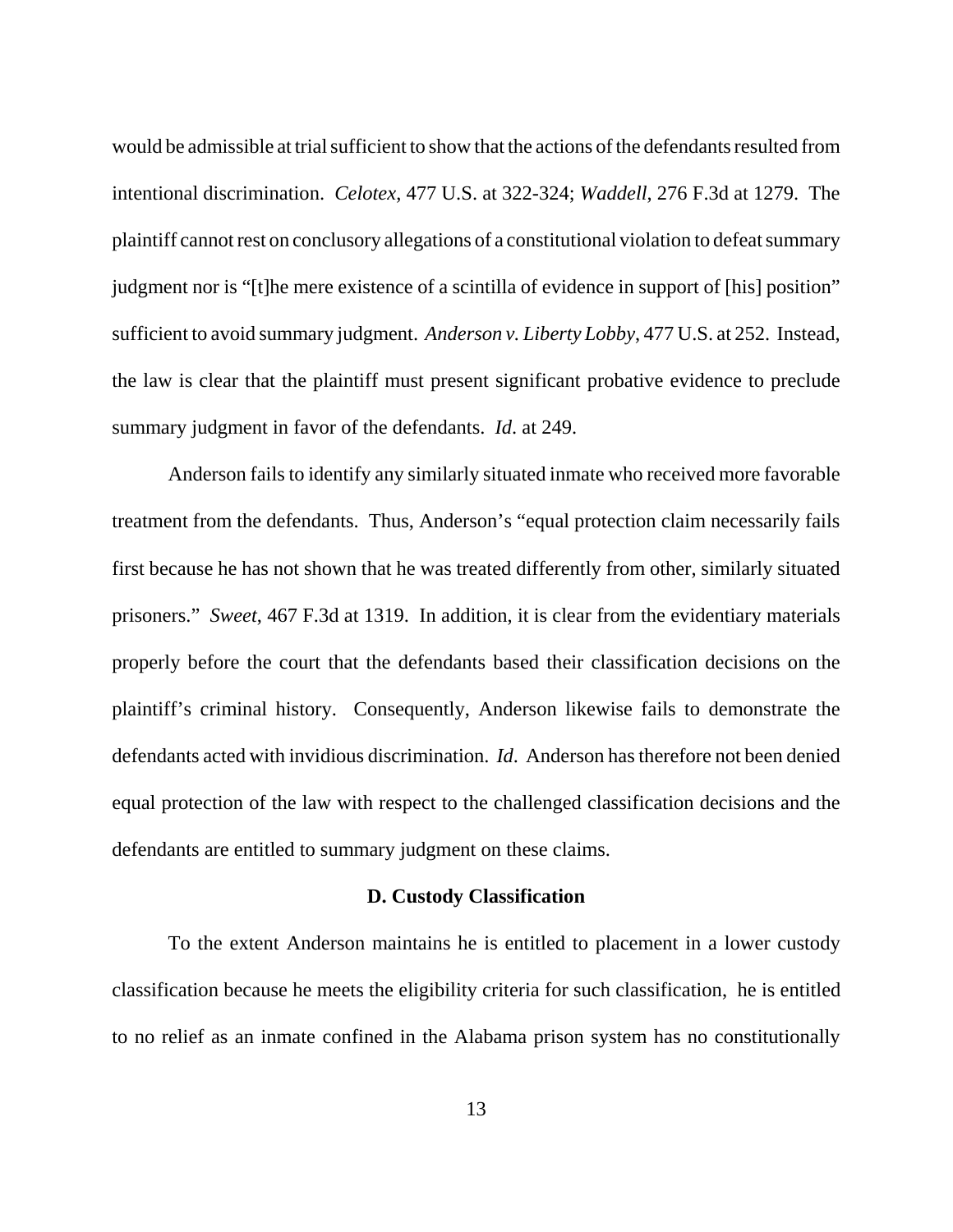protected interest in the procedure affecting his classification level because the resulting restraint, without more, does not impose an "atypical and significant hardship on the inmate in relation to the ordinary incidents of prison life." *Sandin v. Conner*, 515 U.S. 472, 484 (1995); *Francis v. Fox*, 838 F.2d 1147 (11th Cir. 1988); *Jones v. Diamond,* 594 F.2d 997 (5th Cir. 1979).

## **E. Perjury Allegation**

Anderson contends that defendant Whaley committed perjury in an affidavit submitted in a civil action before the Circuit Court of Montgomery County, Alabama. Whaley denies this allegation and maintains the information contained in his affidavit is correct based on his knowledge of the circumstances of Anderson's case. The law is well settled that 42 U.S.C. § 1983 does not authorize the assertion of a damages claim for alleged acts of perjury during state court proceedings. *Briscoe v. LaHue*, 460 U.S. 325, 334-336, 103 S.Ct. 1108, 1115- 1116, 75 L.Ed.2d 96 (1983) (all witnesses, including government officials, are entitled to absolute immunity from damages liability for their testimony in judicial proceedings);<sup>3</sup> *Freeze v. Griffith*, 849 F.2d 172, 174 (5<sup>th</sup> Cir. 1988); *Austin v. Borel*, 830 F.2d 1356, 1359  $(5<sup>th</sup> Cir. 1987)$ . Thus, defendant Whaley is entitled to summary judgment on this claim.

# **F. Criminal Prosecution**

<sup>&</sup>lt;sup>3</sup> In *Briscoe*, the Supreme Court further implied that the false testimony of a law enforcement official in and of itself does not violate an accused's constitutional rights. 460 U.S. at 327, n. 1.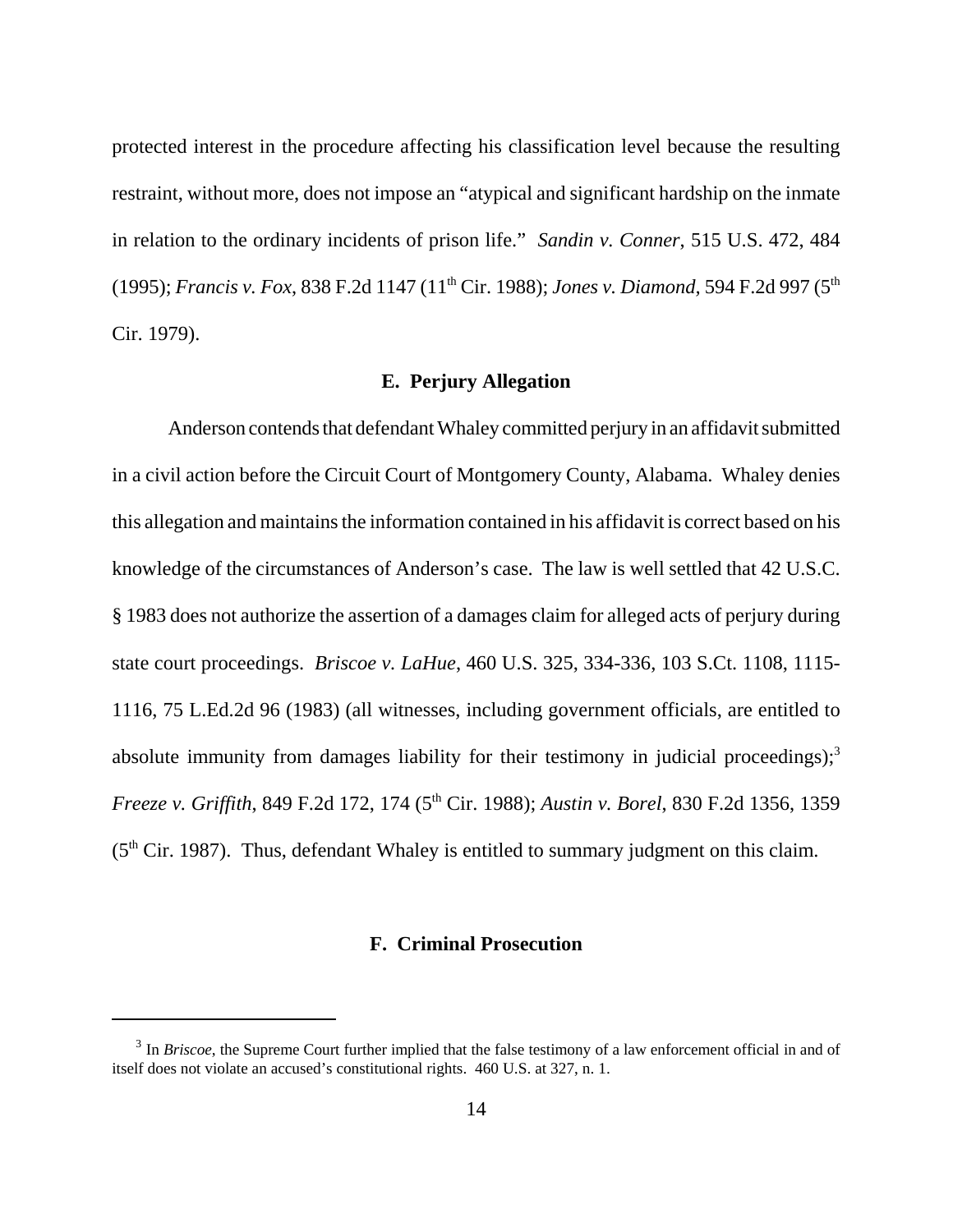Anderson asserts defendant Whaley "is due prosecution" for perjury. *Plaintiff's Complaint - Court Doc. No. 1* at 4. In order to proceed on a claim under 42 U.S.C. § 1983, the conduct complained of must have deprived the plaintiff of rights, privileges or immunities secured by the Constitution or laws of the United States. *Parratt v. Taylor*, 451 U.S. 527 (1981). A "private citizen lacks a judicially cognizable interest in the prosecution or nonprosecution of another." *Linda R. S. v. Richard D.*, 410 U.S. 614, 619 (1973); *see also Leeke v. Timmerman*, 454 U.S. 83 (1981). Consequently, Anderson has no constitutionally protected interest in the criminal prosecution of defendant Whaley, and this claim is therefore subject to dismissal as frivolous in accordance with the provisions of 28 U.S.C. §  $1915(e)(2)(B)(I).$ 

## **IV. CONCLUSION**

Accordingly, it is the RECOMMENDATION of the Magistrate Judge that:

- 1. The defendants' motion for summary judgment be GRANTED.
- 2. Judgment be GRANTED in favor of the defendants.
- 3. This case be dismissed with prejudice.
- 4. The costs of this proceeding be taxed against the plaintiff.
- It is further

ORDERED that on or before August 25, 2009 the parties may file objections to this Recommendation. Any objections filed must clearly identify the findings in the Magistrate Judge's Recommendation to which the party is objecting. Frivolous, conclusive or general